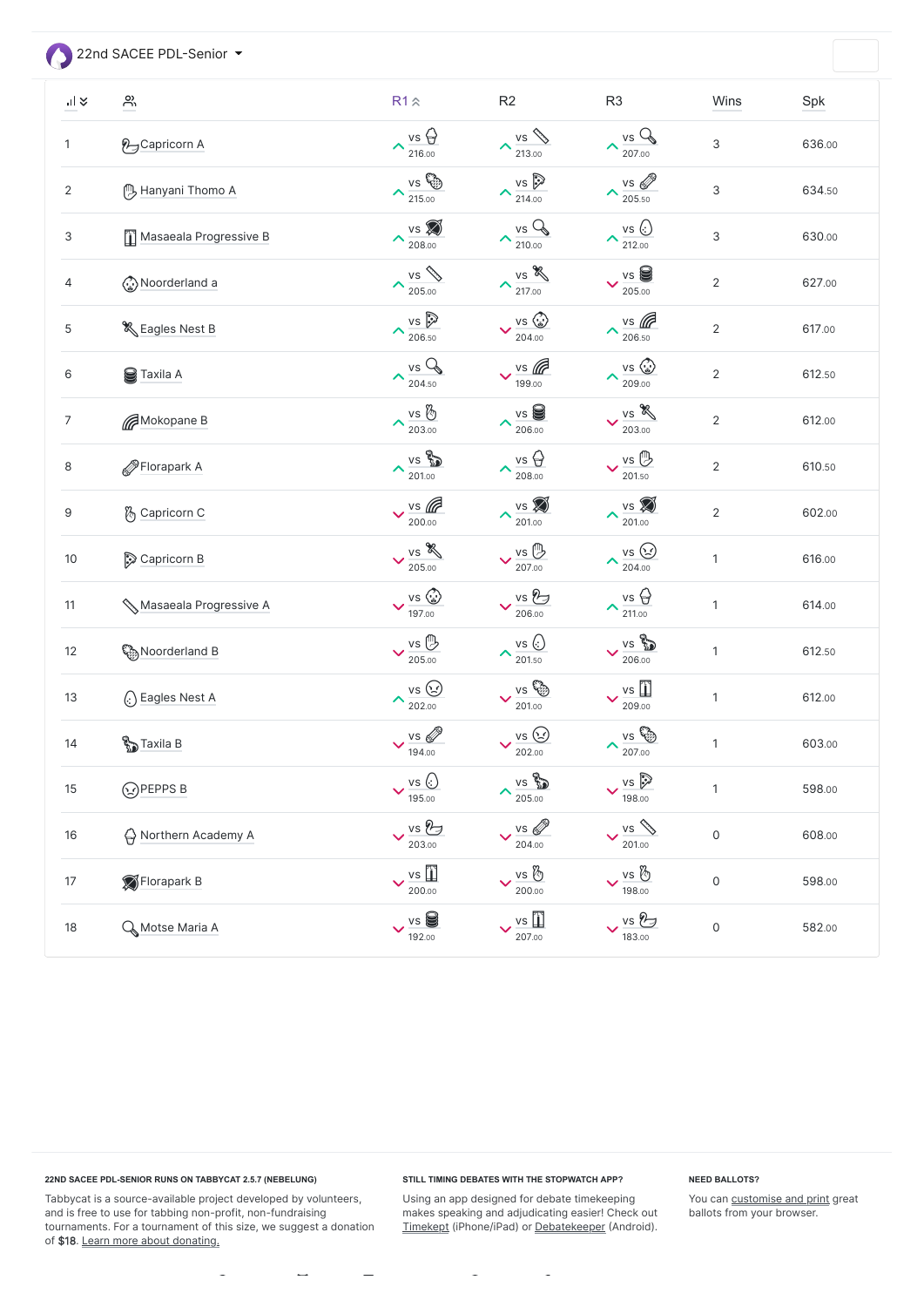# <span id="page-1-0"></span>22nd SACEE PDL-Senior

| $    \times$   | $\sum_{i=1}^{n}$      | $\mathop{\mathrm{S}}\nolimits\hat{\sim}$ | R <sub>1</sub>         | R <sub>2</sub> | R <sub>3</sub>           | Avg   | Trim  | <b>Num</b>                | Total  | <b>Stdev</b> |
|----------------|-----------------------|------------------------------------------|------------------------|----------------|--------------------------|-------|-------|---------------------------|--------|--------------|
| 1              | Dawn Dikgale          | <b>P</b> <sub>J</sub> Capricorn A        | 73.00                  | 72.00          | 71.00                    | 72.00 | 72.00 | 3                         | 216.00 | 0.82         |
| $\overline{2}$ | Talent Mkhabela       | <sup>(11</sup> ) Hanyani Thomo A         | Team <sup>.73.00</sup> | 73.00          | 69.00                    | 71.67 | 73.00 | 3                         | 215.00 | 1.89         |
| $3 =$          | Ripfumelo Mhlanga     | <sup>(11</sup> ) Hanyani Thomo A         | 72.00                  | 71.00          | 69.00                    | 70.67 | 71.00 | 3                         | 212.00 | 1.25         |
| $3 =$          | <b>Gift Maake</b>     | Masaeala Progressive B                   | 69.00                  | 71.00          | 72.00                    | 70.67 | 71.00 | 3                         | 212.00 | 1.25         |
| $3 =$          | Gundo Mukwevho        | <b>P</b> <sub>J</sub> Capricorn A        | 71.00                  | 71.00          | 70.00                    | 70.67 | 71.00 | 3                         | 212.00 | 0.47         |
| 6              | Mantswi Ramakgolo     | Noorderland a                            | 70.00                  | 73.00          | 69.00                    | 70.67 | 70.00 | 3                         | 212.00 | 1.70         |
| $7 =$          | Mpho Ledwaba          | Masaeala Progressive B                   | 69.00                  | 70.00          | 71.00                    | 70.00 | 70.00 | 3                         | 210.00 | 0.82         |
| $7 =$          | Tsheamo Maleka        | Capricorn B                              | 69.00                  | 70.00          | 71.00                    | 70.00 | 70.00 | 3                         | 210.00 | 0.82         |
| 9              | Pearl Mothiba         | Noorderland a                            | 68.00                  | 73.00          | 69.00                    | 70.00 | 69.00 | 3                         | 210.00 | 2.16         |
| 10             | Keabetswe Rabodiba    | Masaeala Progressive A                   | 68.00                  | 70.00          | 71.00                    | 69.67 | 70.00 | 3                         | 209.00 | 1.25         |
| 11             | Lethabo Mathato       | Florapark A                              | 68.00                  | 73.00          | 68.00                    | 69.67 | 68.00 | $\ensuremath{\mathsf{3}}$ | 209.00 | 2.36         |
| 12             | Mantsi Maremane       | <b>P</b> <sub>J</sub> Capricorn A        | 72.00                  | 70.00          | 66.00                    | 69.33 | 70.00 | 3                         | 208.00 | 2.49         |
| $13 =$         | Phomolo Ramphele      | Masaeala Progressive B                   | 70.00                  | 69.00          | 69.00                    | 69.33 | 69.00 | 3                         | 208.00 | 0.47         |
| $13 =$         | Dakalo Mavhidula      | A Northern Academy A                     | 69.00                  | 71.00          | 68.00                    | 69.33 | 69.00 | 3                         | 208.00 | 1.25         |
| 15             | Jabulani Ntimani      | <b><sup>1</sup>}</b> Hanyani Thomo A     | 70.00                  | 70.00          | 67.50                    | 69.17 | 70.00 | 3                         | 207.50 | 1.18         |
| 16             | Keletso Mongatane     | <b>S</b> Taxila A                        | 68.50                  | 67.00          | 72.00                    | 69.17 | 68.50 | 3                         | 207.50 | 2.09         |
| 17             | Lehlogonolo Baloyi    | & Eagles Nest B                          | 69.50                  | 68.00          | 69.50                    | 69.00 | 69.50 | 3                         | 207.00 | 0.71         |
| 18             | Oratilwe Sekele       | Q Motse Maria A                          |                        | 69.00          | $\overline{\phantom{m}}$ | 69.00 | 69.00 | $\mathbf{1}$              | 69.00  | 0.00         |
| 19             | Gugulethu Phaladi     | ြို့ Noorderland B                       | 68.00                  | 67.50          | 71.00                    | 68.83 | 68.00 | $\ensuremath{\mathsf{3}}$ | 206.50 | 1.55         |
| 20             | Tshegofatso Boshomane | & Eagles Nest B                          | 69.00                  | 69.00          | 68.00                    | 68.67 | 69.00 | $\ensuremath{\mathsf{3}}$ | 206.00 | 0.47         |
| 21             | Happines Maboa        | Florapark A                              | 69.00                  | 69.00          | 67.50                    | 68.50 | 69.00 | 3                         | 205.50 | 0.71         |
| 22             | Gabatshwane Jones     | Mokopane B                               | 68.00                  | 69.00          | 68.00                    | 68.33 | 68.00 | 3                         | 205.00 | 0.47         |
| 23             | Refentse Manamela     | Noorderland a                            | 67.00                  | 71.00          | 67.00                    | 68.33 | 67.00 | 3                         | 205.00 | 1.89         |
| 24             | Ndiwanga Madzivhandil | $\left(\cdot\right)$ Eagles Nest A       | 67.00                  | 67.50          | 70.00                    | 68.17 | 67.50 | 3                         | 204.50 | 1.31         |
| $25 =$         | Ayesha Vahara         | Mokopane B                               | 68.00                  | 68.00          | 68.00                    | 68.00 | 68.00 | 3                         | 204.00 | 0.00         |
| $25 =$         | Masechaba Matoane     | <u>ြို့သ</u> Noorderland B               | 69.00                  | 67.00          | 68.00                    | 68.00 | 68.00 | 3                         | 204.00 | 0.82         |

| wz |  |  |  |  |
|----|--|--|--|--|
|    |  |  |  |  |

| $25 =$ | Andisa Mphaphuli  | Capricorn B                                      | 68.00 | 69.00 | 67.00 | 68.00 | 68.00 | 3 | 204.00 | 0.82 |
|--------|-------------------|--------------------------------------------------|-------|-------|-------|-------|-------|---|--------|------|
| $25 =$ | Thuka Mamabolo    | & Eagles Nest B                                  | 68.00 | 67.00 | 69.00 | 68.00 | 68.00 | 3 | 204.00 | 0.82 |
| $29 =$ | Tumisho Ramashilo | $\left\langle \cdot \right\rangle$ Eagles Nest A | 66.00 | 67.00 | 71.00 | 68.00 | 67.00 | 3 | 204.00 | 2.16 |
| $29 =$ | Neo Maubane       | Masaeala Progressive A                           | 67.00 | 67.00 | 70.00 | 68.00 | 67.00 | 3 | 204.00 | 1.41 |
| 31     | Vukona Chauke     | $\left(\cdot\right)$ Eagles Nest A               | 69.00 | 66.50 | 68.00 | 67.83 | 68.00 | 3 | 203.50 | 1.03 |
| 32     | Masechaba Talane  | <b>S</b> Taxila A                                | 69.00 | 66.00 | 68.00 | 67.67 | 68.00 | 3 | 203.00 | 1.25 |
| 33     | Mokgethwa Makhado | Mokopane B                                       | 67.00 | 69.00 | 67.00 | 67.67 | 67.00 | 3 | 203.00 | 0.94 |
| 34     | Mosa Ramkwe       | $\Omega$ PEPPS B                                 | 65.00 | 69.50 | 68.00 | 67.50 | 68.00 | 3 | 202.50 | 1.87 |